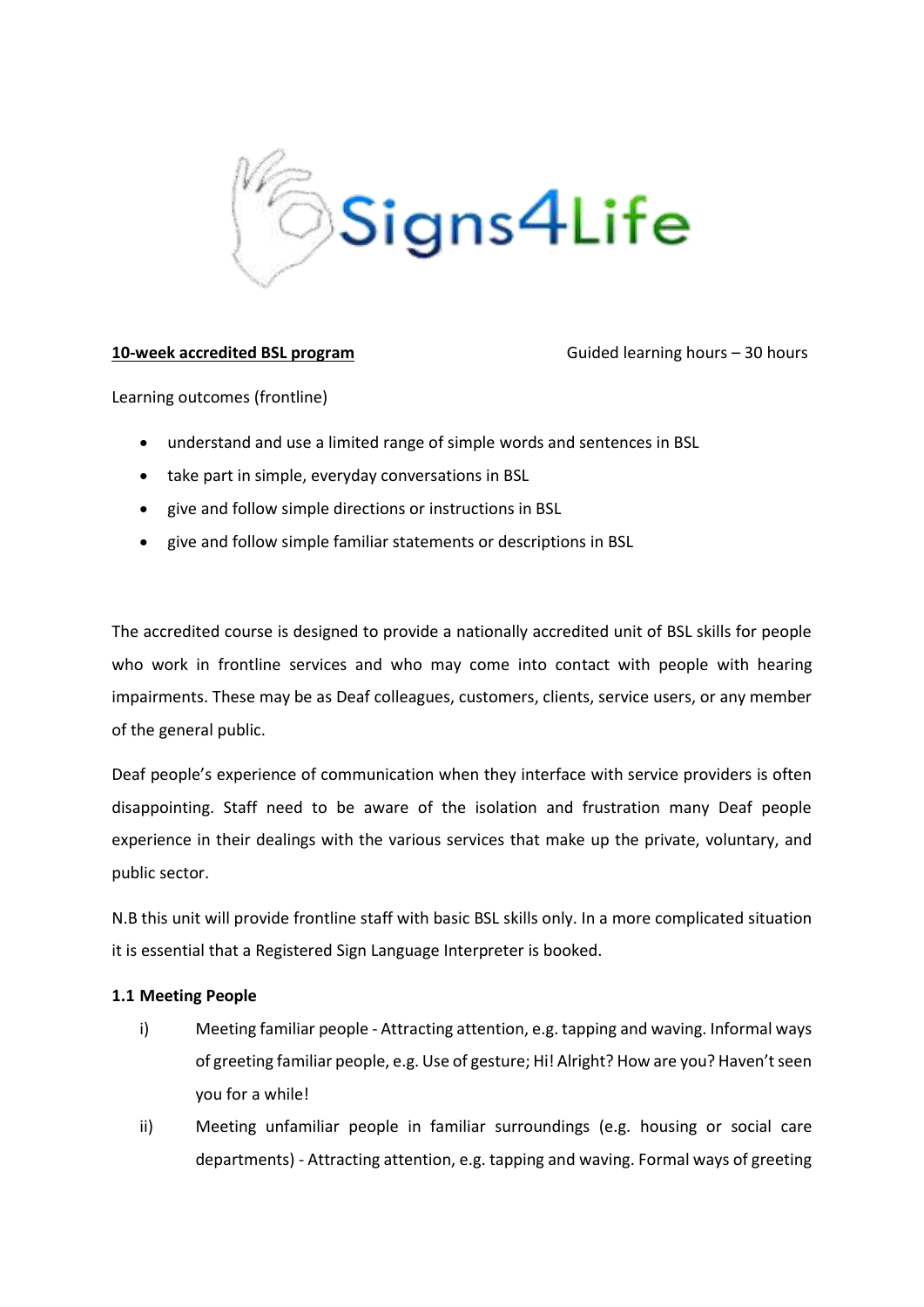unfamiliar people. Introducing oneself, e.g. Hello/good morning, My name is Sarah. What is your name? Where are you from or where do you live? Are you Deaf/hearing? Can you wait for five minutes? Won't be long. Have you an appointment?

- iii) Asking if they require assistance, e.g. How are you? What do you want? What would you like me to do? Can I help? I am the police officer/social worker. Do you want coffee/tea/water? Are you hungry? Do you need a BSL interpreter?
- iv) Requesting clarification When a response or question isn't understood, e.g. Again please. Sorry, I don't understand. What was that sign? Please write it down.

Using facial expressions when asking or responding to questions, or signalling affirmation and negation.

- v) Leave taking Ending a basic conversation politely, e.g. Thank you. I must go. See you again. See you later. Excuse me. Goodbye.
- vi) Range of vocabulary could include: Hello, good morning, please, thank you, sorry, no, yes, name, first, second, surname, name sign, deaf, hearing, hard of hearing, deafened, not, me, you, us, them, your, my/mine, his, her, theirs, where, who, what, how, help, learn, BSL, sign, lot, little, see, meet, meet again, live where, do/don't understand, write, pen, paper, repeat, slowly, pleased, happy, see you later, excuse me, goodbye, sit, use this chair, drink, wait, arrive, leave, tea, coffee, milk, black, white, sugar, water.

## **1.2 Using Numbers**

- i) Basic numbers Counting 0-30 according to the learner's area of learning.
- ii) Range of vocabulary could include: Minutes, time, days, weeks, months, people, ward, rooms, first, second, third.

## **1.3 Weather**

- i) Asking about the weather, e.g. What's the weather like?
- ii) Describing the weather, e.g. It's not nice today; it's raining and cold. It is lovely today, nice and sunny and hot.
- iii) Range of vocabulary could include  $-$  Hot, cold, warm, wet, dry, nice, rain, sun(ny), lovely, snow, wind(y), lightning, freezing, cloudy.

## **1.4 Transport**

i) Asking for and giving information about travel, e.g. How did you get here? Did you walk? I drove here. Where can I catch the bus? I came by train.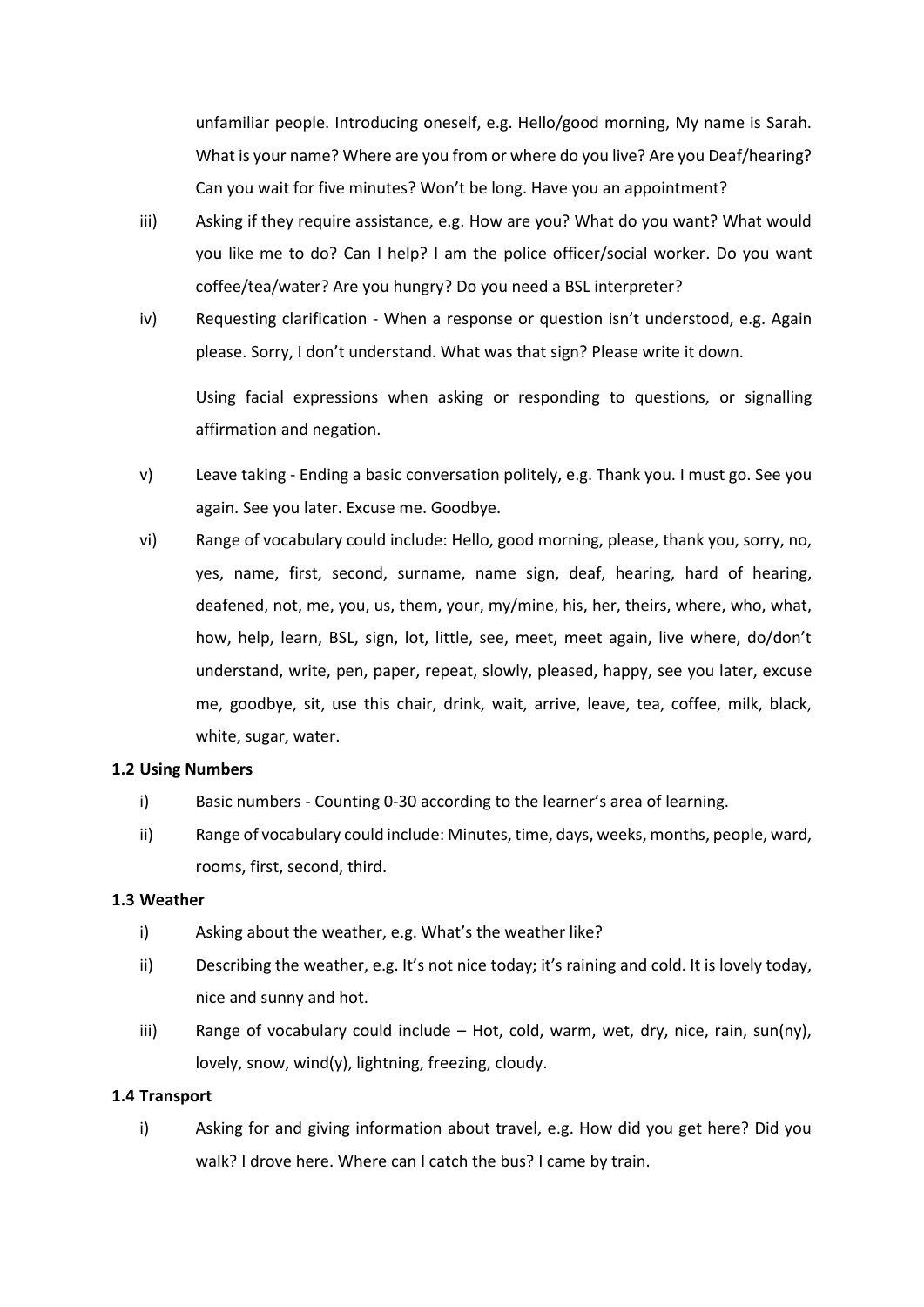ii) Range of vocabulary could include – Travel, walk, cycle, bike, car, drive, run, bus, train, aeroplane, how, arrive, leave, time, meet, when, where.

## **1.5 Directions**

- i) Giving and describing directions, e.g. The ladies toilet is upstairs, left at the second door. The lift is on the right. Go to the fourth floor. Go upstairs/downstairs.
- ii) Asking for directions Where is the toilet? Where is David? How do I get to the café? Where is the drinks machine?
- iii) Range of vocabulary could include Toilet, exit, way out, stairs, lift, up, down, left, right, first, second, third, floor, upstairs, downstairs, ask, door, go, fire escape.

# **Some suggested additional vocabulary for frontline staff**

# **Employment and workers (Choose frontline staff and appropriate area a-e)**

General - Waiting room, seat, time, meeting, late, visitors, ID badge, visitors' book, appointment, interview, receptionist, manager.

- a) Emergency staff 999, emergency, dangerous, ladders, alarm, fireman, policeman, law, court, interview, ambulance, hospital, doctor, nurse.
- b) Retail changing room, till, returns/exchange, how much, food, receipt, trolley, basket, sale, pay.
- c) Office/banks bank, post office, paper, pen, pencil, computer, cheque, printer, expenses, cash machine.
- d) Hotels/restaurants meals, menu, waiter, checkout, key/card, dining room, restaurant, bedrooms.
- e) Leisure gym, weights, treadmill, bike, rowing machine, swimming pool, changing room, induction, gym instructor.

## **6-week non-accredited BSL program** Guided learning hours – 18 hours

Learning outcomes (frontline)

- understand and use a limited range of simple words and sentences in BSL
- take part in simple, everyday conversations in BSL
- give and follow simple directions or instructions in BSL
- give and follow simple familiar statements or descriptions in BSL